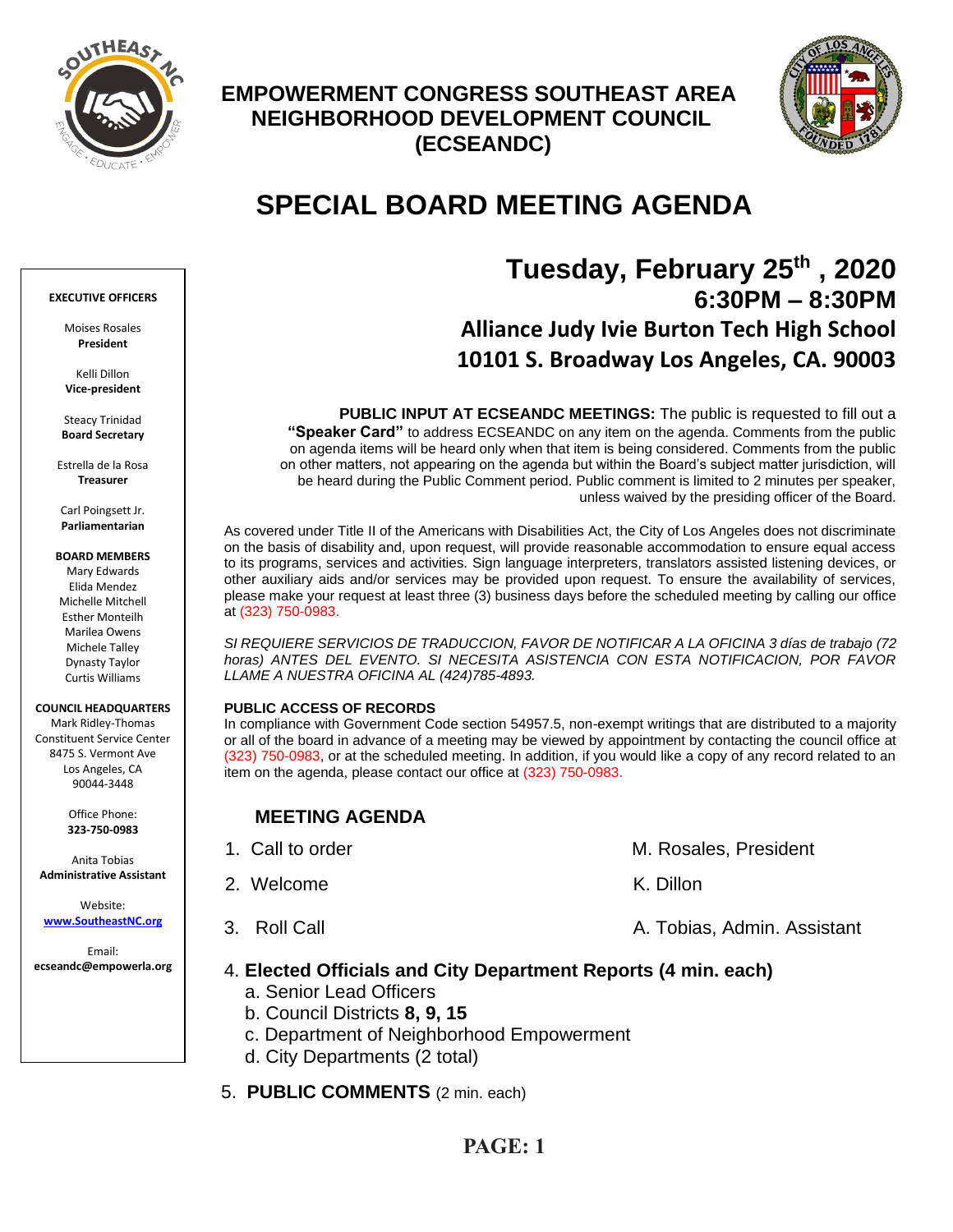## 6. **New Business**

- a. Discussion and Board action to approve MER for October, November and December of 2019 **E. Delarosa**
- b. Discussion and board action to approve Budget Adjustment (FY 2019/20200 E. Delarosa
- c. Discussion and board action to renew website Domain name. E. Delarosa
- d. Presentation by Dave Moorman of UNLITTERLA **(10 MIN)**
- e. Discussion and board action to approve Affidavit for Missing Receipt in the amount of \$262.80 Purchase made at Manuel's burgers for area 2 cleanup on 10/26/2019 **(Moises 5MIN)**
- f. Discussion regarding Red Reflector Panels for Stop signs in Area 1. **(E. Monteilh 5MIN)**
- g. Discussion and board action to Partner Locke High School for the 6<sup>th</sup> Annual Community Appreciation Day host by United Parents & Students held at Alain Leroy Locke College Preparatory Academy. **(K. Dillon 5MIN)** When: Saturday, April 25, 2020 Time: 10AM-1PM Location: 325 E. 111<sup>th</sup> St., Los Angeles, CA 90061 Budget: \$1500
- h. Update regarding bylaws committee. **(E. Mendez 5MIN)**
- i. Discussion and board action to partner with Algin Sutton Recreation Center for the SPRING INTO HEALTH & SAFETY event. When: Saturday, April 25, 2020 Time: 10:00am - 2:00pm. Where: Algin Sutton Rec. Center. Budget: \$1000 for Health and Safety outreach Items.
- j. Discussion and board action to purchase iPads for the use of constituent registrations for event booths. NTE \$1000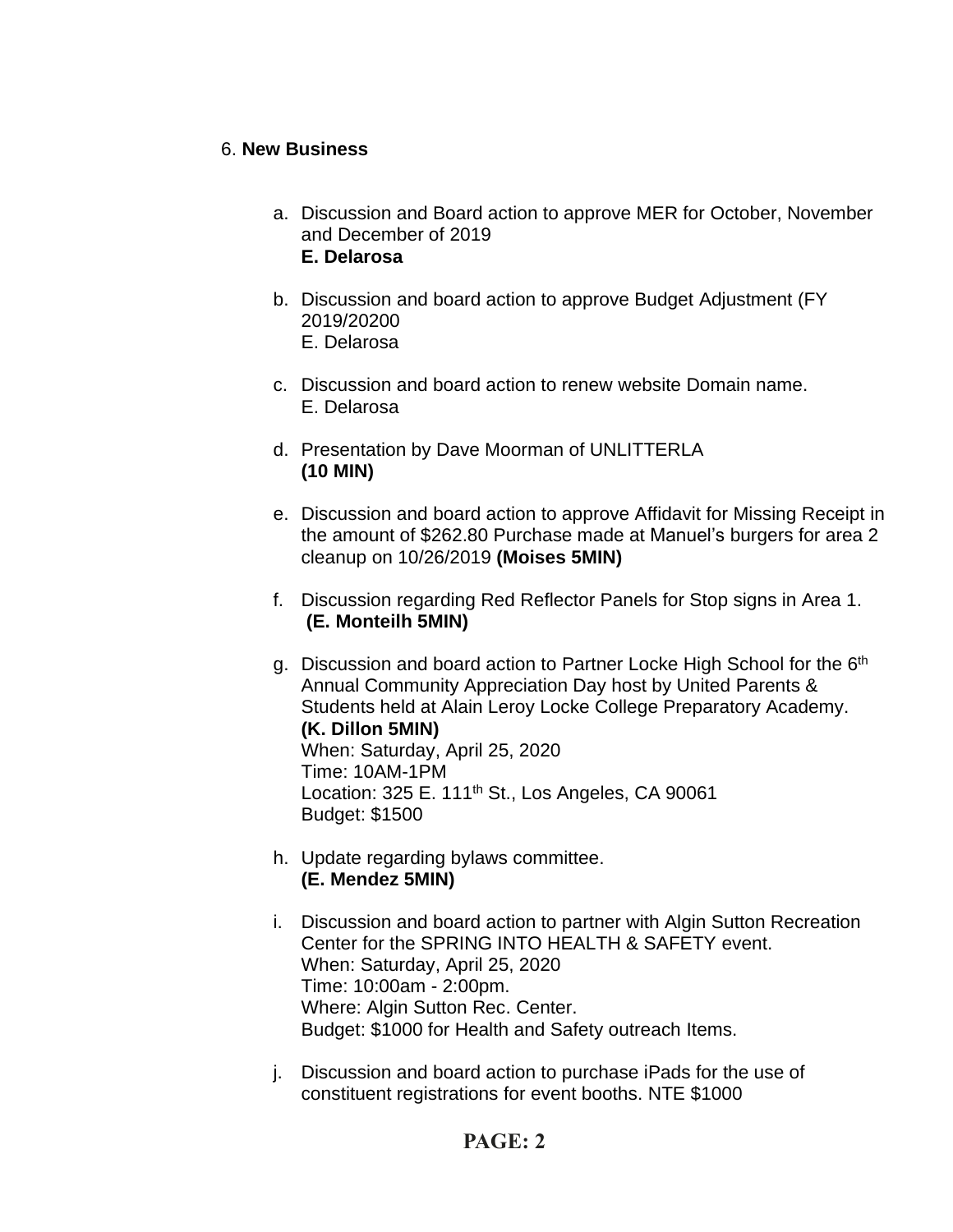k. Discussion and board action to approve the purchase of outreach materials.

Items: tote bags, t-shirts, pens, flyers, cups, bracelets, stickers, etc. Budget: \$10,000

## **END OF ACTION ITEMS**

Committee Reports and possible board action (4 min. per committee)

- a. Budget Committee Chair **1988** E. dela Rosa
- b. Outreach Committee Chair **Day 1. 1. Solut For Alexander** M. Rosales
- c. Quality of Life Committee Chair  **Vacant**
- d. Beautification Committee Chair  **E. Monteilh**
- e. Public Safety Committee Chair.  **Elida Mendez**
- f. Youth/ Young Adults Comm. Chair Dynasty Taylor
- g. Land Use Committee Chair **1988** Vacant
- h. Hospitality Committee Chair M. Edwards
- i. Budget Representative **Example 20** -Vacant
- j. SLAANC Representative Vacant
- 
- 
- 
- 
- 
- 
- 
- 
- 
- 
- 07. **Board Vacancy:** Discussion and Possible Board Vote (5 min.)

Below are the ECSEANDC vacant board seats. Please See Bylaws for Duties & Responsibilities also Article 6 section 2E page 9.

- **VACANCY -**
- **a) Member At-Large Rep #3**
- **b) Member At-Large Rep #4**
- **c) Area Rep. 3A**
- 08. Board member Comments (2 min.)
- 09. President Closing Comments (5 min.)
- 10. Adjournment

## **ANNOUNCEMENTS: NEXT Southeast Council MEETING March 24th . At the Above location**

*Neighboring Neighborhood Council Meetings:*

- WATTS
	- o Board Meeting: 2nd Tuesday of the month at 6:30pm, meeting location: watts senior citizen center; 1657 E. Century Blvd., Los Angeles, Ca 90002-2987, office location and phone number:10221 Compton Ave. #203, Los Angeles, CA 90002 (323) 564-0260
	- HARBOR GATEWAY NORTH
	- o Board Meeting: 4TH TUESDAY OF THE MONTH AT 7:00 PM, Meeting Location: 135th Street Elementary School 801 W. 135TH Street, Gardena, Ca 90247-2154, om Coffice Location And Phone Number: PO Box 3723, Gardena, CA 90247, (310) 768-3853, <u>harborgatewaynorth.org وC</u>OMMUNITY & NEIGHBORS FOR 9™ DISTRICT UNITY
	- o Board Meeting: 4th Friday Of The Month At 4:30 Pm, Meeting Location; Estelle Van Meter Center Sr. Center 606 E. 76th Street, Los Angeles, 90001-2802, office location and phone number; 7600 S. Avalon Blvd. Los Angeles, CA 90001, (323) 750-0496
	- o EMPOWERMENT CONGRESS SOUTHWEST AREA NDC
		- o Board Meeting: 3rd Monday of the month at 6:30 pm, Mark Ridley-Thomas Constituent Service Center 8475 S. Vermont Ave, Los Angeles 90044-3448, office location and phone number; 8475 S. Vermont Ave, Los Angeles, CA 90044 – 3448, (323) 789-1434.
	- o VOICES OF 90037
		- o Board Meeting: 4th Wednesday of the month at 6:30pm, meeting location: Normandie Avenue Elementary School, 4505 S Raymond Ave, Los Angeles CA 90037- 2817, council contact information; (323) 299-0809
	- o EMPOWERMENT CONGRESS CENTRAL AREA NDC
	- o Board Meeting: 4th Monday of the month at 6:30 pm, meeting location; Amistad Plaza Apartment community room 6050 S. Western Avenue, Los Angeles, Ca 90047-1464, office location and phone number, 8475 S. Vermont Avenue, Los Angeles, CA 90044-3448, (323) 789-1449. o EMPOWERMENT CONGRESS NORTH AREA NDC
		- - o Board Meeting: 1ST Thursday of the month at 6:30 pm, meeting location, Expo Center Community Room. 2nd floor, 3980 So. Menlo Ave, Los Angeles, CA 90007.

## **ECSEANDC MEETING RULES**

All meetings are conducted in accordance with the Ralph M. Brown Act. The basic council rules listed here are contained either in that Act, the governing bylaws of this Council or in rules adopted by the Governing Board. All ECSEANDC Meeting Locations shall be compliant with the Americans with Disabilities Act.

**DEFINITION OF STAKEHOLDER:** [Bylaws Article 4 (5) "any individual who lives, owns property, works, participates in a community or faith-based organization, or attends classes within the geographic area of this Council". 116th Street, South, 80th Street, North, Central Ave, East Vermont Ave, West and to include the Mark Ridley Thomas constituent Center. (Bylaws Article III)

- -
	-
	-